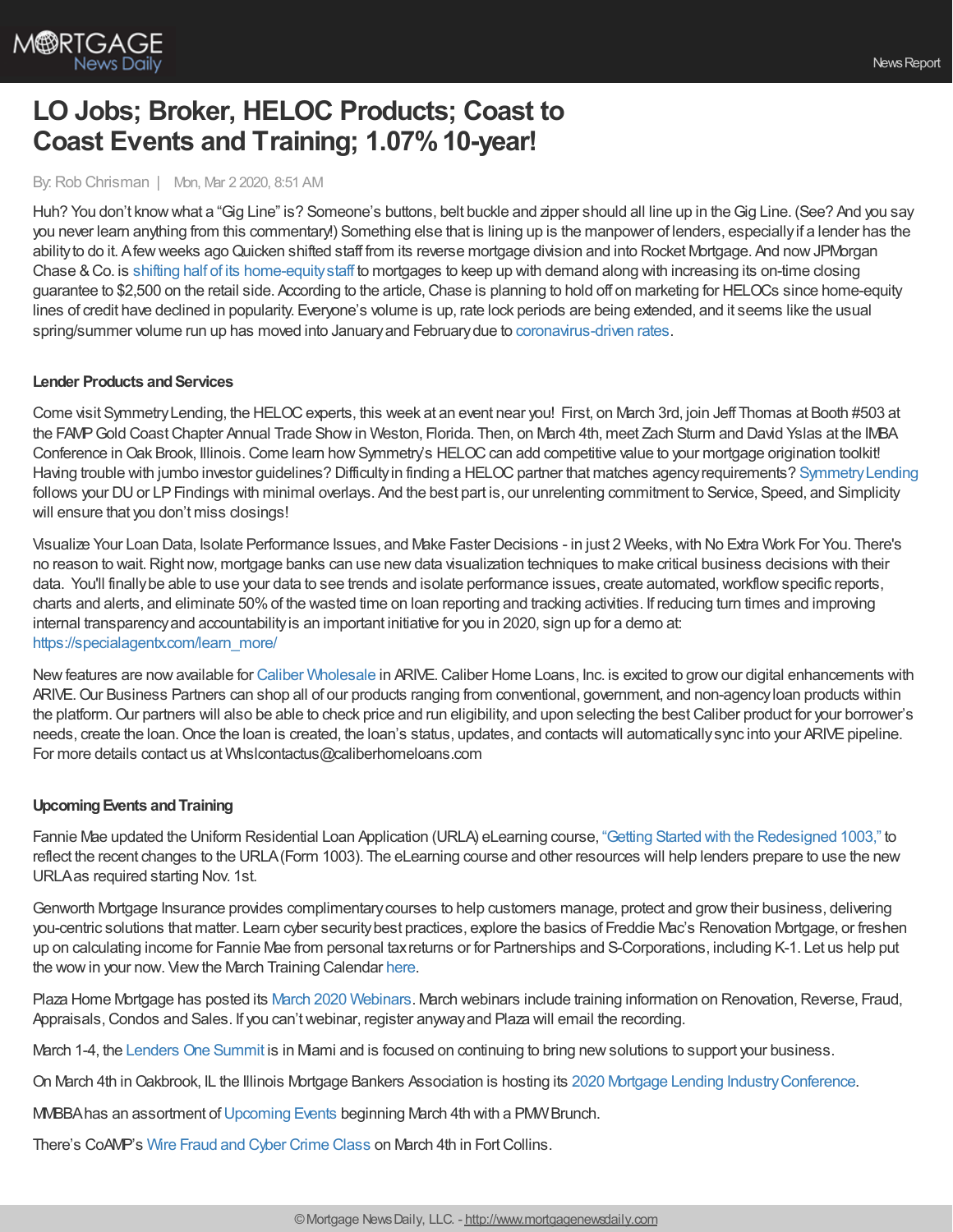## **M®RTGAGE** News Daily

### Tune in on Thursday, March 5th for an [informative](https://register.gotowebinar.com/register/610585599899712013?source=WS%20Email&utm_campaign=B2B%253A%20Webinars&utm_source=hs_email&utm_medium=email&utm_content=83815494&_hsenc=p2ANqtz-9pi-1IVO_oMHbaJwmhr2grLS3gGdHDbq_iQRfJF6PfmkBO7_L5q8-zbOokgbOyaUbFkCdV5A0cukb_cqelDHmD0TDAjFKqHOEE1QeRP9AUilBYGiI&_hsmi=83815494) webinar on Non-QMtools & tactics from Carrington Wholesale.

The Independent Community Bankers of America's 2020 national convention, [ICBALIVE®](https://www.icba.org/events/icba-live), is March 8 through 11th in Kissimmee, FL and will also showcase the participating fintech companies from its second ICBAThinkTECH Accelerator program in partnership with The Venture Center.

MBAEducation's School of [Mortgage](https://www.mba.org/store/events/instructor-guided-online-course/school-of-mortgage-servicing-march-2020?utm_source=Informz&utm_medium=Email&utm_campaign=mba%252Eorg#_zs9UHdA1_zlvAub5) Servicing (SOMS) starts on March 9th. This nine-dayinstructor-guided online course will take participants through comprehensive material, using real-life examples to illustrate the complexities of servicing, important correlations and interconnectivitybetween business units, and compliance risks of not applying appropriate processes.

Register for NYMBA's Annual Advocacy Conference in Albany, March 9th and 10th. Conference registration includes lunch, guest speakers, cocktail reception, breakfast, appointments with legislators and debriefing reception.Conference attendees will meetwith your legislators in Albany, learn what laws affect the way you do business in New York and network with mortgage professionals throughout the state.

Guild Mortgage is offering a live webinar all about the [VAIRRRL](https://register.gotowebinar.com/register/4097633951142952460) loan Wednesday, March 11th. The discussion will include required documentation, products, and underwriting guidelines. The session with a Q & Ajoined by a Guild underwriter.

The MMLASales [Symposium](https://mmla.net/) is scheduled on March 11 at in Novi, MI.

The AmeriHome underwriting management team is offering a VALender's Handbook webinar meeting on March 16 covering Chapter 9: Legal Instruments, Liens, Escrows and Related Issues &VACircular 26-19-30. This webinar will highlight select recent VALender's Handbook Ch. 9 updates, discuss any impacts on AmeriHome guidelines and requirements with time provided for feedback and questions.

Buckley reminded the industry that the New York Department of Financial Services published comprehensive mortgage servicing rules that went into immediate effect. These rules, which servicers must comply with by March 17, hit virtually every aspect of mortgage servicing and differ from federal mortgage servicing rules in important ways. Join Michelle Rogers, Jon Langlois, Josh Kotin, and Kris Knabe for a discussion of the new NYDFS servicing rules, and in particular, the complexities of reconciling these federal and state requirements.

FHAis offering an on-site [FHAAppraisals](https://apps.hud.gov/emarc/index.cfm?fuseaction=emar.registerEvent&eventId=3808&update=N) Training, in NewYork,NYon Wednesday, March 18th. This free, half-daytraining will cover FHA appraisal requirements, including appraisal protocols and updates to appraisal policy as outlined in the Single-Family Housing Policy Handbook.

Join MBASt. Louis for an educational networking opportunity on Thursday March 19th from 8:30-12pm. Enjoy a complimentary breakfast and learn from housing experts across the industry through presentations and Q&A sessions. [Register](https://mbastl.com/event-3703489) now.

The 2020 [CMLAMortgage](https://cmla.com/expo/2020/pricing) Lenders Expo will be in Denver on Thursday, April 9th and will include live tech demos, interactive networking activities, complimentary happy hour food/drinks. New this year, Realtors are invited to attend the Expo. Aspecial Real Estate Legal Issues CE Course will also be available.

In New Jersey, the 37th Annual MBAs Regional Conference will be at Harrah's (Atlantic City) on April 19-23: Using Technology to Increase your Compliance and Profitability. This years' conference will include a [technologypanel](http://www.eventsmbanj.net/register.html) presentation on howthe existing technologyand thatwhich is anticipated in the next 5-10 years will impact how mortgage loans will be originated. There will be a Panel dealing with women's' issues, a General Session with insights on topics of concern to the industry and a Regulatory Panel focusing on this year on topics of concern as of the date of the Conference. This year, Acting Deputy Secretary of HUD and FHA Commissioner Brian Montgomery will be speaking at both the commercial and residential programs.

In Ohio registration is now open for the 2020 for the OMBA Annual Convention, May 11th-13th ["Clear](http://www.ohiomba.org/index.php/annual-convention-clear-vision-in-2020-may-11-13-2020/) Vision in 2020". Convention schedule, speaker bios, sponsorship and exhibitor information/registration along with individual registration is available now.

The National [Settlement](https://ns3thesummit.com/keynote-speakers) Services Summit (NS3) 2020 is in Naples, Florida June 10-12 and will feature two outstanding keynote speakers: Fifth Third Bank's Chairman, President and CEO Greg Carmichael and Zillow Group SVP Central Operations Ryan Berry. Register today at [NS3TheSummit.com](https://ns3thesummit.com/registration).

The MBA of Florida's Secondary Market and Convention Committees set forth the 2020 "Back to Back" events: June 17-19, 17th Annual Secondary Market Conference and the 77th Annual Convention to be held at the Hyatt Regency Grand Cypress in Orlando.

## **Capital Markets**

As good information for anyone seeking to brush up on secondarymarketing, San Diego's MCM(Mortgage Capital Management) issued, ["https://www.mortcap.com/blog/70](https://www.mortcap.com/blog/70)" and, "'Optimized' [SecondaryMarketing](https://www.mortcap.com/blog/69)."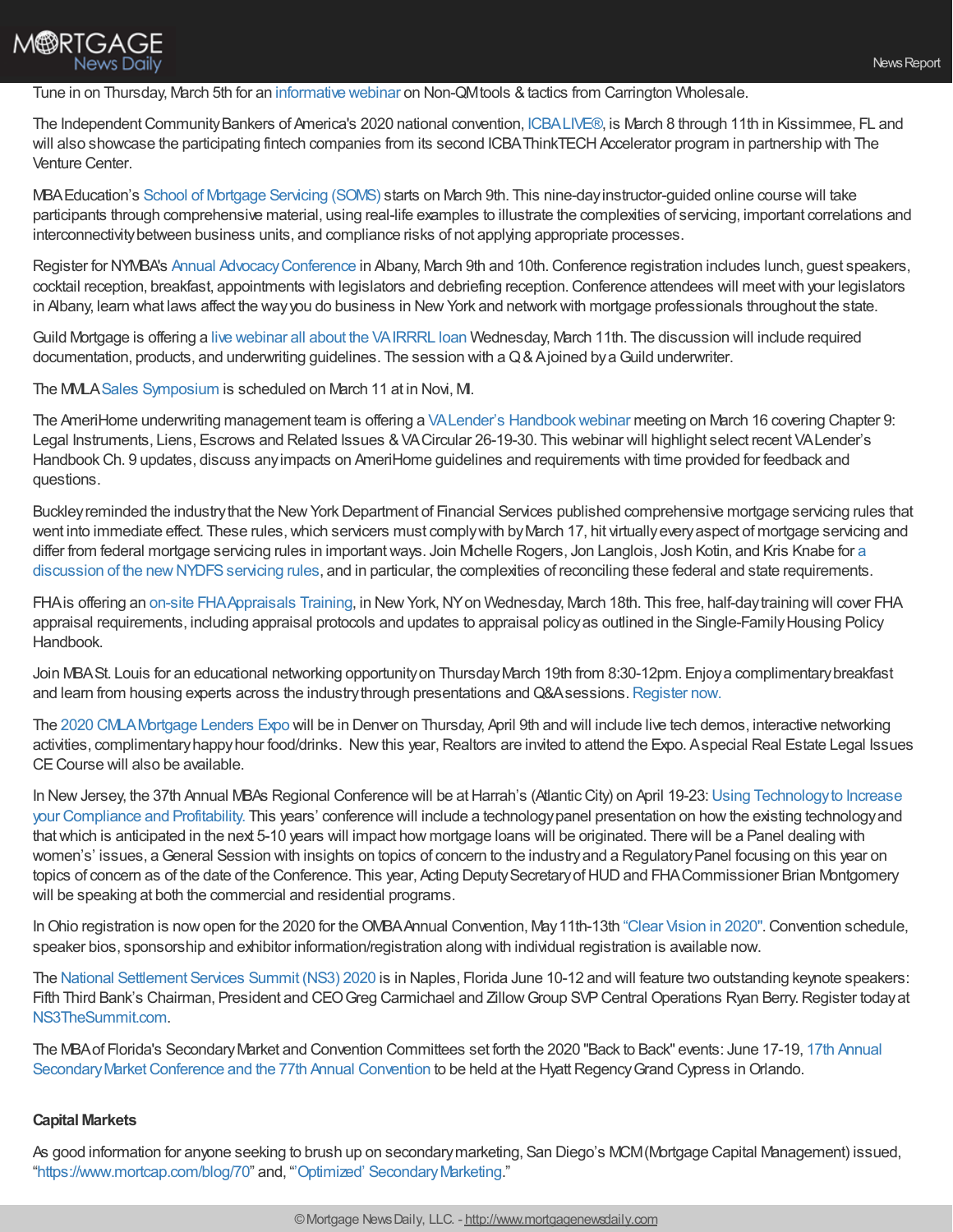The coronavirus has been rattling the business world since January, but as cases spread around the globe lastweek, stock markets posting a lightning-fast correction, **fallingmore than10 percent over the last seventradingdays**,with analysts issuing newwarnings that the outbreak could drag down economies around the globe. The market losses lastweekwere the largest since the financial crisis in October 2008, and Fridaysawthe largest move of the week for U.S. Treasuries, as flight-to-safetytrades increased sharply. The 2-year, 3 year and 5-year decreased -22 bps, -25 bps and -20 bps, respectively, all nowsitting comfortablybelow1.00 percent. The 10-year closed Friday-20 bps to 1.10 percent and the 30-year closed the day-13 bps to 1.65 percent, the yields on both durations at record lows. For the first time in history, 2.0 Coupon securities are trading in the MBS market, which means rate sheets will be able to offer interest rates in the 2's for 30-year fixed rate mortgage loans.

Economic releases on Fridaywere understandablyovershadowed bymarket movements but still important for painting a picture of the economy. Personal income in Januarywas up a stronger than expected, though personal spending was weaker than expected (but still higher). Both the PCE Price Index and core PCE Price Index (which excludes food and energy), missed expectations. **Those reports showed subdued inflation pressure**, which might mean something for the Fed if it is worried about demand destruction due to the coronavirus in the upcoming months, like the capital markets seem to be. Overall, the reports do paint a picture of stability for the U.S. economy at the start of the year. The University of Michigan Index of Consumer Sentiment final reading for February was close to matching the expansion peak reading seen in March 2018. The coronavirus was mentioned by8 percent of all consumers in Februarywhen describing the reasons for their economic expectations. However, at the start of last week for the last days of the February survey, 20 percent of participants mentioned the coronavirus **due tothe steepdropinequityprices aswell as the CDCwarnings about the potential domestic threat of the virus.**

Investors are concerned that the coronavirus could seriouslyrattle the U.S. economyin the coming weeks, but last month, its impactwas relatively insignificant, with the worst of the outbreak confined to China and the surrounding countries. Economists are expecting another solid month of hiring to continue the labor market's record-setting run, which has seen the unemployment rate hover below 4 percent for a year. But theywill also be watching for anysigns that the supplychain disruptions caused bythe virus last month have started to slowjob growth.

**Today's calendar is light**, with just final February Markit manufacturing PMI, January construction spending and February ISM manufacturing PMI all due out later this morning. There is no data of note tomorrow, though the Deskwill conduct an operation targeting up to \$81 million UMBS15 2.5 percent and the RBAwill be outwith its latest policydecision, before Wednesdaybrings the ADPEmploymentChange, ISM Non-Manufacturing Indexand Fed Beige Book. Thursdaysees RevisedQ4 Productivityand unit Labor Costs, and FactoryOrders, before the week closes with FebruaryEmployment Situation Report, JanuaryTrade Balance, JanuaryWholesale Inventories, and JanuaryConsumer Credit. We begin the week with Agency MBS prices better by .250-.50 and the 10-year yielding 1.07 percent on continued coronavirus fears.

## **Employment**

Jim Boghos, President of Verity Search, is seeking qualified Chief Credit Officers and CFOs/Controllers. 100% Confidential. Email Jim (407-725-7085).

President and CEO Shabi Asghar is proud to announce the launch of N2 Funding. Operating nationwide, hiring AEs, and adding brokers, N2 Funding offers a full menu of Fannie, Freddie, and Ginnie products complemented by Non-QM, first-time homebuyer, and down payment assistance programs. Shabi has joined forces with ChiefOperatingOfficer, Pam Scheidt in corralling the most exceptional talent in the industry. "During my career, I've been blessed to work with many of the best people in the industry. N2 Funding is the most talented team I've ever been with," Shabi noted. "I 100% believe that our employees care more for each other and our customers than any other organization in the industry." For more information please contact shabi@n2funding.com.

Maverick Financial Group, LLC was formed by industry veteran Scott Crutcher. After almost 25 years in the trenches serving in roles from Loan Officer to EVP of National Production, the recruiting and consulting company was founded to align productive mortgage talent with toptier client companies. Scott is a long-time industry advocate, having graduated from the MBA's Future Leaders Program in 2013. MFG has a deep network of productive Loan Officers, Branch Managers, Area, Regional as well as Executives in Retail, Wholesale and Broker channels as well as Operations staff. For mortgage companies looking to growproduction in 2020 or individuals looking to make a career change, contact Scott (512-284-4602) for more information.

CrossCountryMortgage, a \$15 billion dollar grossingOhio based lender with over 300 branches and licensed in all 50 states, continues to dominate the Mountain Region with the opening of its first location in Cottonwood Heights, Utah. "We are excited to announce April Tracy as the Utah divisional manager, and her team of LOs, Kelly Arriaza, Kathy Kassel, Marci Pipes, Beverly Martinez, Denise Randall, Dirk Pugh, Ryan Sparks, Sherry Wang, Taylor Bagley, and Mike Yancey, with further additions to be announced soon. Visionary leadership, automation &technology, proprietaryanalytics, elevated marketing, local processing &underwriting are just a fewof the requisites you can expectwhen